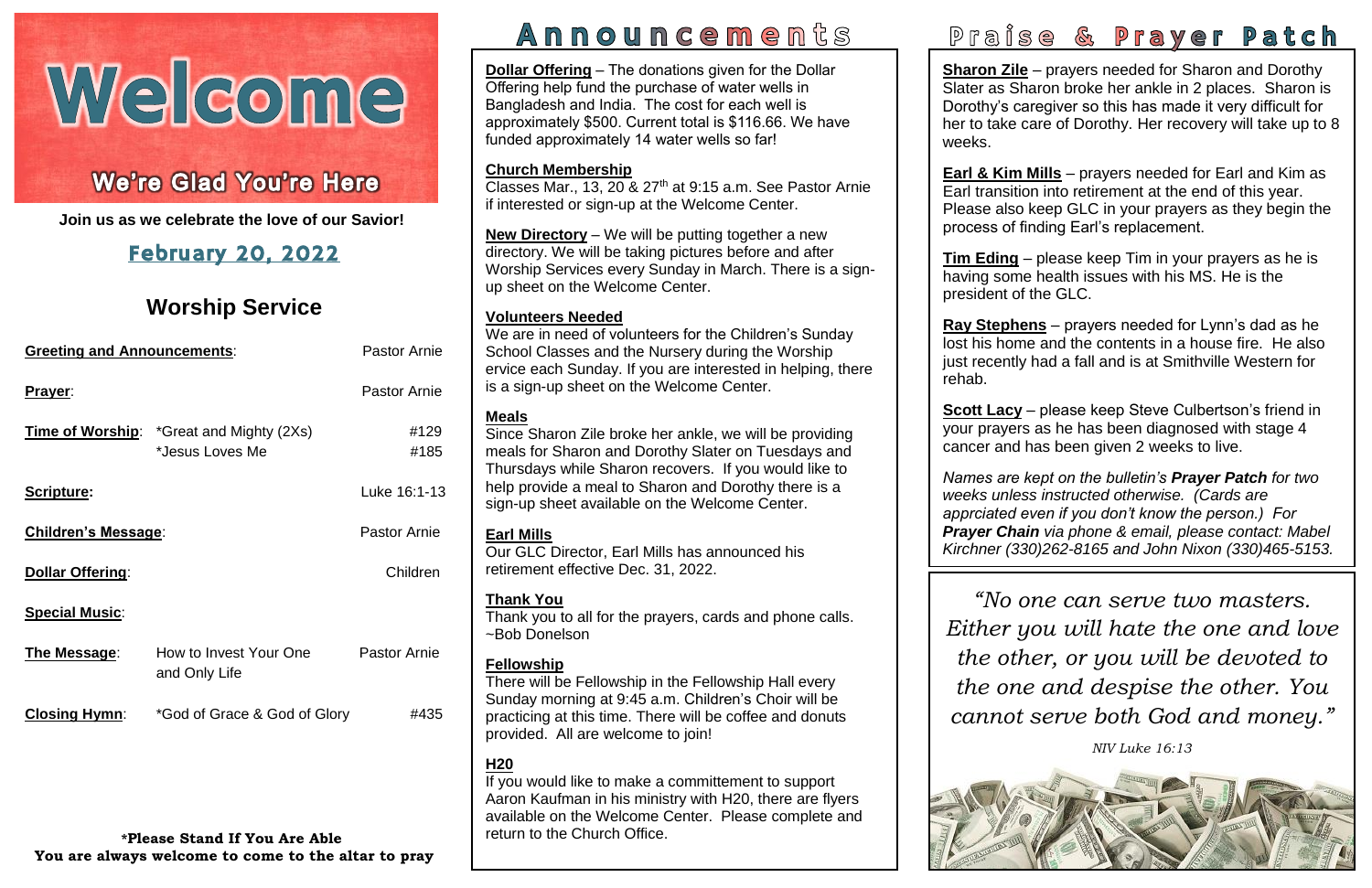## **Scripture**

### **Luke 16:1-13 NIV**

**<sup>1</sup>**Jesus told his disciples: "There was a rich man whose manager was accused of wasting his possessions. **<sup>2</sup>** So he called him in and asked him, 'What is this I hear about you? Give an account of your management, because you cannot be manager any longer.' **<sup>3</sup>** "The manager said to himself, 'What shall I do now? My master is taking away my job. I'm not strong enough to dig, and I'm ashamed to beg— **<sup>4</sup>** I know what I'll do so that, when I lose my job here, people will welcome me into their houses.' **<sup>5</sup>** "So he called in each one of his master's debtors. He asked the first, 'How much do you owe my master?' **<sup>6</sup>** "'Nine hundred gallons of olive oil,' he replied. "The manager told him, 'Take your bill, sit down quickly, and make it four hundred and fifty.' **<sup>7</sup>** "Then he asked the second, 'And how much do you owe?' "'A thousand bushels of wheat,' he replied. "He told him, 'Take your bill and make it eight hundred.' **<sup>8</sup>** "The master commended the dishonest manager because he had acted shrewdly. For the people of this world are more shrewd in dealing with their own kind than are the people of the light. <sup>9</sup> I tell you, use worldly wealth to gain friends for yourselves, so that when it is gone, you will be welcomed into eternal dwellings. **<sup>10</sup>** "Whoever can be trusted with very little can also be trusted with much, and whoever is dishonest with very little will also be dishonest with much. <sup>11</sup> So if you have not been trustworthy in handling worldly wealth, who will trust you with true riches? **<sup>12</sup>** And if you have not been trustworthy with someone else's property, who will give you property of your own? **<sup>13</sup>** "No one can serve two masters. Either you will hate the one and love the other, or you will be devoted to the one and despise the other. You cannot serve both God and money."

- In the master's \_\_\_\_\_\_\_\_\_\_\_\_\_\_.
- **II. On the way to get the \_\_\_\_\_\_\_\_\_\_\_\_\_\_.**

**97** Offering Last Sunday **\$5,575.00 CFirst Church** of God

### Sermon Notes

**III. \_\_\_\_\_\_\_\_\_\_\_\_\_\_ the \_\_\_\_\_\_\_\_\_\_\_\_\_\_.**

**IV. In the master's \_\_\_\_\_\_\_\_\_\_\_\_\_\_** 

**(\_\_\_\_\_\_\_\_\_\_\_\_\_\_).**

### Week at a Glance

| <b>TODAY:</b>     | <b>Dollar Offering</b>                 |                            |
|-------------------|----------------------------------------|----------------------------|
|                   | 8:00a.m.                               | <b>Bible Study</b>         |
|                   | $9:15$ a.m.                            | <b>Sunday School</b>       |
|                   | $9:45$ a.m.                            | Fellowship                 |
|                   | $9:45$ a.m.                            | Children's Choir           |
|                   |                                        | Practice                   |
|                   | $10:30$ a.m.                           | Worship                    |
| MON $21^{st}$ :   | <b>All Day</b>                         | Presidents' Day            |
| <b>TUES 22nd:</b> | <b>Homebound Food Box Distribution</b> |                            |
|                   | 4:30 p.m.                              | <b>TOPS</b>                |
| <b>WED 23rd:</b>  | 9:15 a.m.                              | <b>Women's Bible Study</b> |
| <b>THUR 24th:</b> | 8:30a.m.                               | <b>Line Dancing Class</b>  |
|                   | $10:30$ a.m.                           | Al-Anon                    |

### Attendance Last Sunday

### Ministerial Staff

**Senior Pastor: Arnie Kaufman**

Home Phone: (330) 264-6388 E-mail: [pastor@woosterfirst.cggc.org](mailto:pastor@woosterfirst.cggc.org) Office Hours: 9:00 a.m. – 1:00 p.m., Monday - Friday

### **Secretary: Amanda McVay-White**

Church Phone: (330) 262-3691 E-Mail: info@woosterfirst.cggc.org Office Hours: 7:30 a.m. – 12:30 p.m., Monday - Thursday **Contact Us At …**

1953 Akron Road Wooster, OH 44691 Web: [www.woosterfirst.cggc.org](http://www.woosterfirst.cggc.org/) E-mail: info@woosterfirst.cggc.org Phone: (330) 262-3691 Facebook: First Church of God



### **Service Cancellation**

- Will be announced over the WQKT radio station
- Outgoing answering machine message to inform of cancellation
- Announcement on the Church's Web Page
- Announcement on the Church's Facebook Page





How to Invest Your One and Only Life

YouTube QR Code